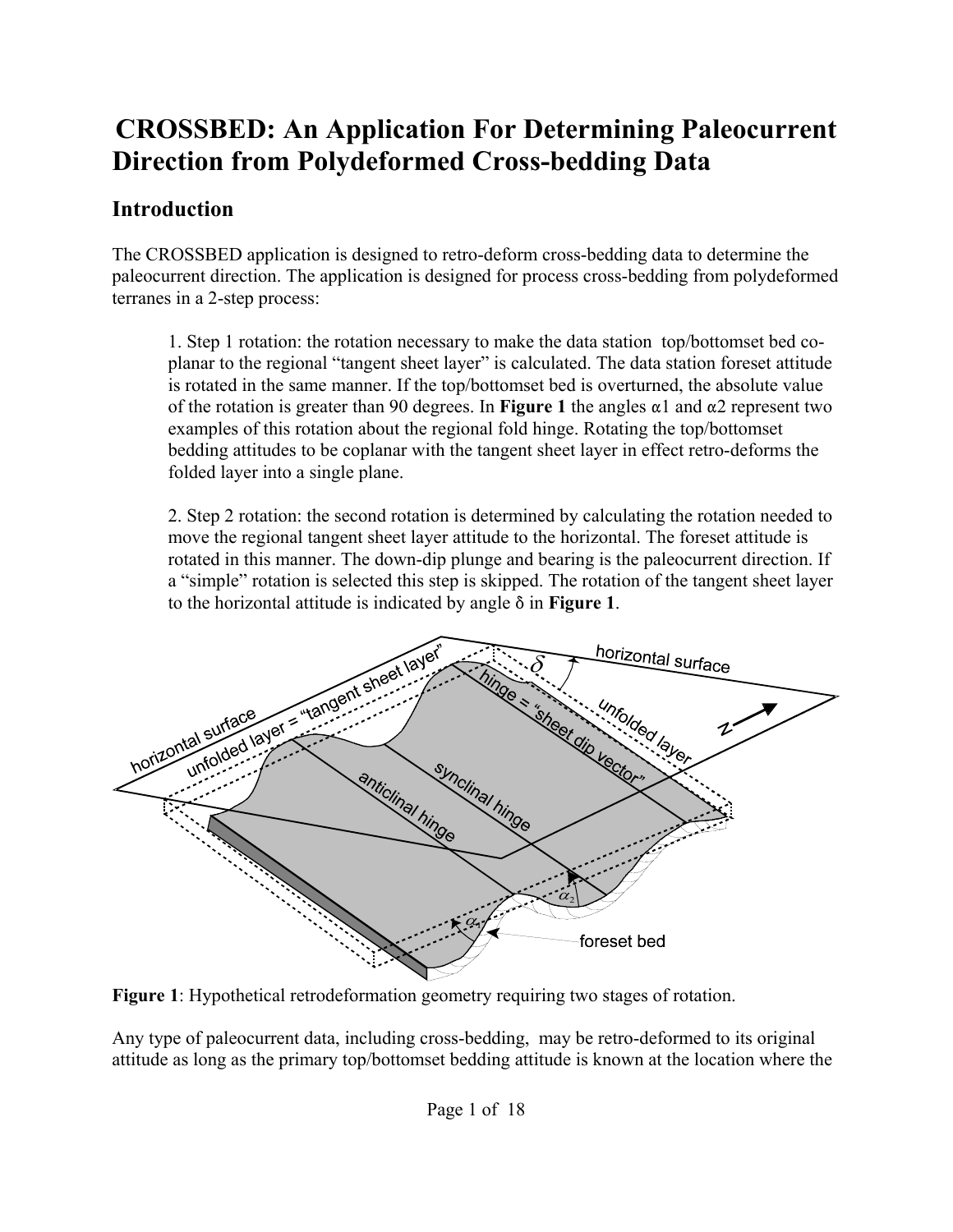foreset attitude is measured and recorded. If paleocurrent data is measured from a terrane where regional folds plunge significantly, the user will need to determine the attitude of the "tangent sheet layer" attitude. The tangent sheet layer is defined as the attitude of the plane that would contain the regional fold hinge as the true dip vector. If the regional fold hinge is determined visually or statistically (i.e. plotting poles to top/bottomset attitudes to define a cylindrical fold girdle) on a stereographic projection, rotating the hinge point to the east-west line of the stereonet and tracing the great circle that the hinge falls upon will define the regional tangent sheet layer attitude. **Figure 1** displays the geometry of a plunging regional fold containing cross-bedding in a schematic example of a regionally folded terrane with a plunging hinge. Note that the rotation required to make the top/bottomset attitude coplanar with the regional tangent sheet layer is generally unique for each data observation, and therefore quite tedious to process manually. The rotation axis for the Step 1 rotation is defined by the pole to the plane that contains the top/bottomset pole, and the regional



**Figure 2**: Example of rotation path for retrodeformation.

tangent sheet layer pole. This rotation axis will always fall on the regional tangent layer attitude great circle. **Figure 2** displays an example of the retro-deformation process given the following data:

Regional tangent layer attitude: N 30 E 64 E Top/Bottomset attitude: N 10 W 72 W Foreset attitude: N 13 W 76 W

In this example the step 1 rotation is -58 degrees about the step 1 rotation axis (see **Figure 2**) that rotates the pole to the top/bottomset attitude (TP) to the pole to the regional tangent layer (RP). The foreset pole is rotated in the same manner moving the FP to FP' in **Figure 2**. Both of the step 1 rotations occur about the step 1 rotation axis, that is itself the pole to the plane containing TP and RP. The plane containing TP and RP is indicated in **Figure 2** by the great circle passing through these two points. Because of the geometrical model used by CROSSBED rotations viewed down-plunge of the rotation axis are positive if counterclockwise, and negative if clockwise. Therefore, visualization of TP being rotated through less than 90 degrees to the RP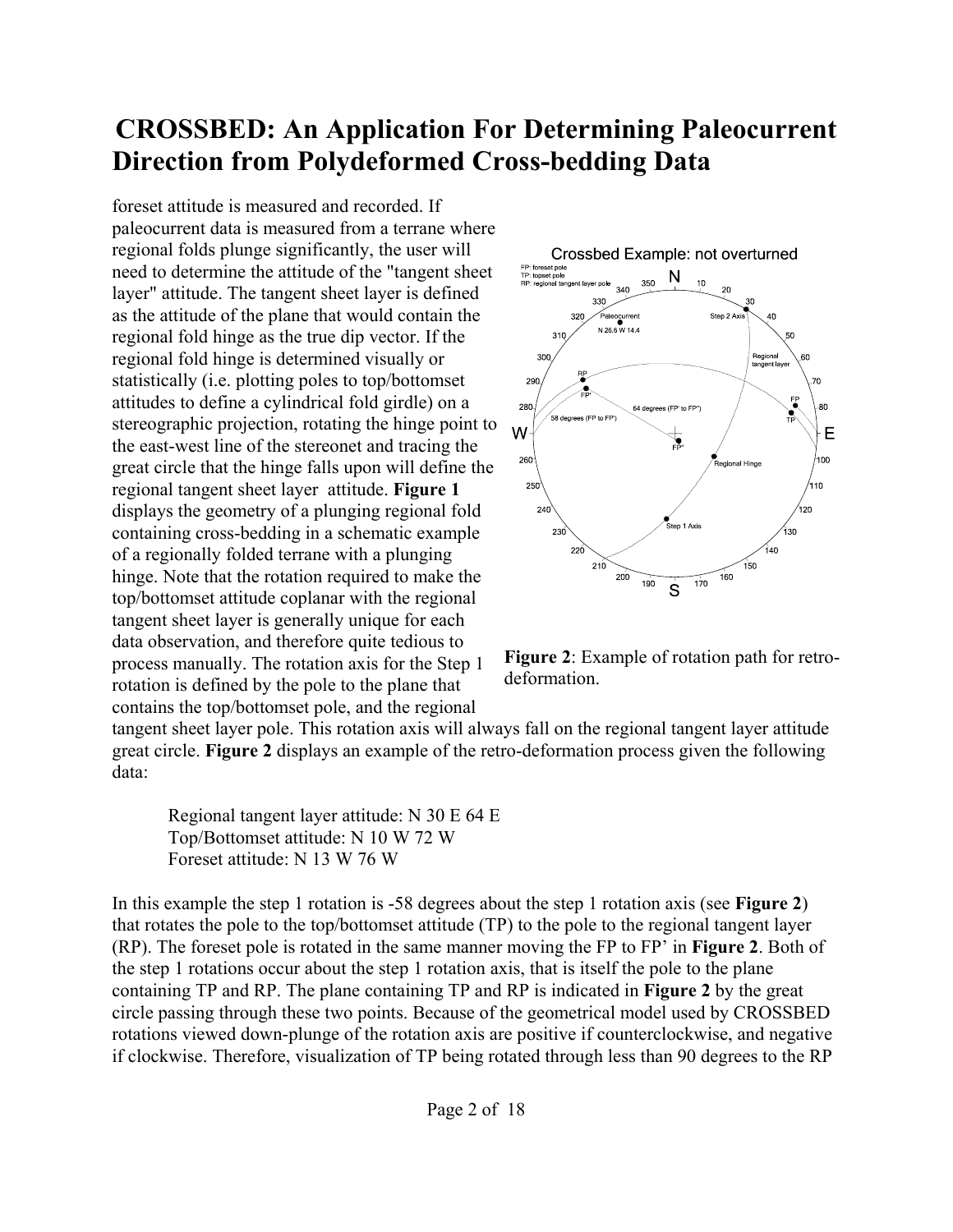position in **Figure 2** must be clockwise (i.e. -58 degrees). Rotation of FP by -58 degrees to FP' about the step 1 axis is indicated by the small circle path in **Figure 2**. Unless the top/bottomset bedding is overturned, the absolute value of the rotation is always less than 90 degrees. In the case of overturned top/bottomset bedding the absolute value of the step 1 rotation is greater than 90 degreesin the **Figure 3** example -168 degrees. The step 2 rotation is always less than 90 degrees since it simply removes the dip from the regional tangent layer attitude.

### **File Formats**

The initial screen window of the CROSSBED application displays 2 child windows- the "Edit" window that should contain the input file, and the "Results" window that contains the output results of the retro-deformation. When either of the child windows has the input focus choosing the "File" > "Save" option will write the window





contents to a disk file. Below is a discussion of the "Edit" and "Results" window file formats.

#### **Input File Format**

The input file format consists of a planar foreset attitude followed by a top/bottomset attitude and an optional ID label. The format of the planar attitudes may vary among several common types. This can be set in the "Settings" menu (see discussion below). In the **Figure 4** example the "Edit" window contains several foreset followed by top/bottomset attitude pairs in quadrant planar format. Note that the foreset attitude is always first on each line. A data identifier string may follow the top/bottomset attitude. If the top/bottomset attitude is overturned, an "O" should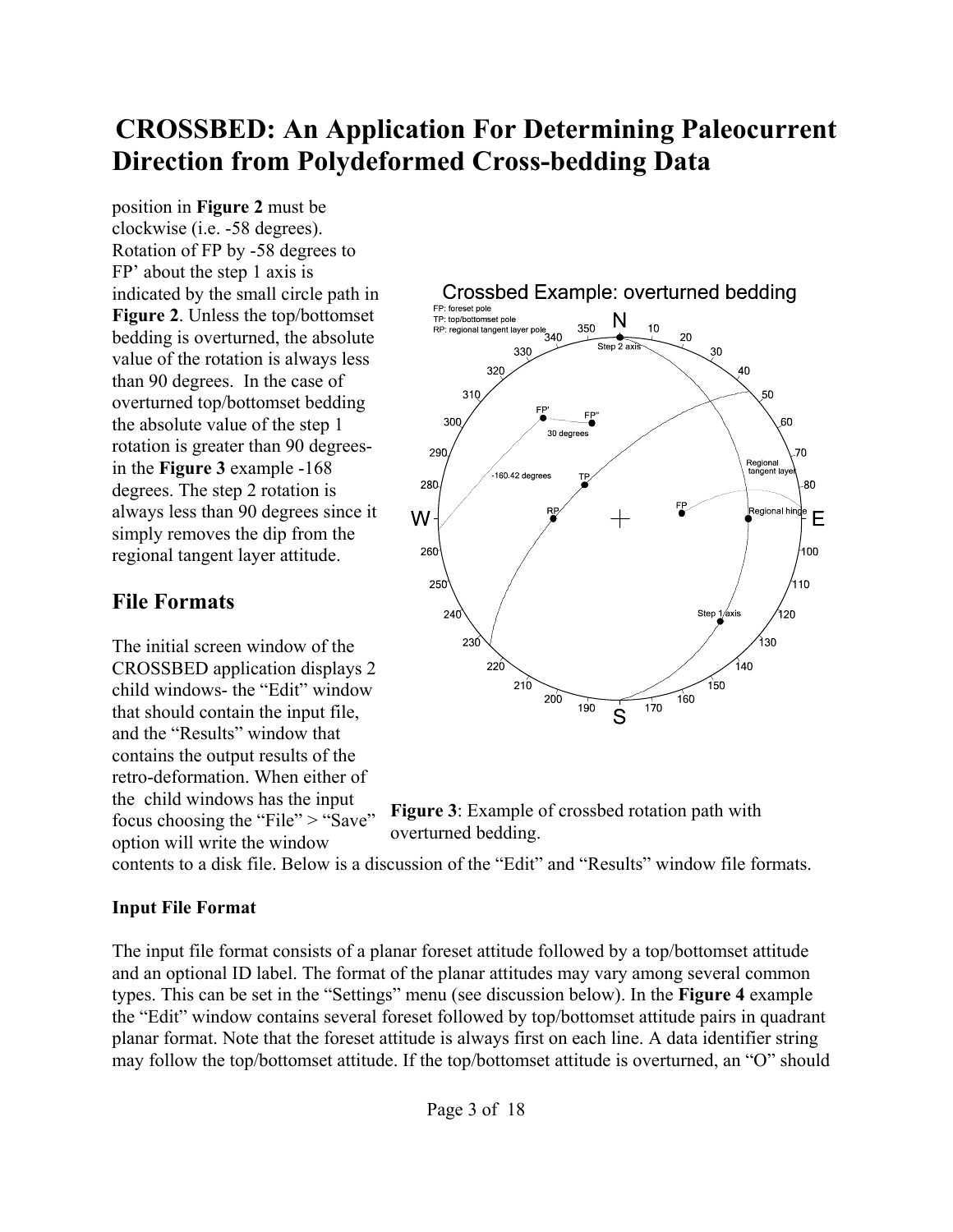follow the attitude (see **Figure 4** edit window example).

#### **Output File Format**

The output of the application is contained in the "results" child window (**Figure 4**). The contents of this window may be saved as a text file that may be used as input for the stereographic analysis program NETPROG. The rotated position of the foreset poles are included in the results file. In addition, the rotation path of the foreset pole may be optionally included

| Results Window[C:\Stereonet\Chilhowee\Hf xbeds2]                                                                                                                                                                                                                                                                                                                                                                                                                                                                                                                                                                                                                                                                                                                                                                                                                                                                                                                                                                                                                                                                                                                                                                                                                                                                                                          | $-10 \times 1$   |                                                                                                                                                                                                                                                                                                                                                                                     |                                                                                                                                                                                                                                                                                                                                                                                                                                                                   | Edit Window[C:\Stereonet\Chilhowee\Hf xbeds.txt]                                                                                                                                                                                                                                                                                                                                                                                                                                                                                                                                                       | $ \Box$ $\times$ |
|-----------------------------------------------------------------------------------------------------------------------------------------------------------------------------------------------------------------------------------------------------------------------------------------------------------------------------------------------------------------------------------------------------------------------------------------------------------------------------------------------------------------------------------------------------------------------------------------------------------------------------------------------------------------------------------------------------------------------------------------------------------------------------------------------------------------------------------------------------------------------------------------------------------------------------------------------------------------------------------------------------------------------------------------------------------------------------------------------------------------------------------------------------------------------------------------------------------------------------------------------------------------------------------------------------------------------------------------------------------|------------------|-------------------------------------------------------------------------------------------------------------------------------------------------------------------------------------------------------------------------------------------------------------------------------------------------------------------------------------------------------------------------------------|-------------------------------------------------------------------------------------------------------------------------------------------------------------------------------------------------------------------------------------------------------------------------------------------------------------------------------------------------------------------------------------------------------------------------------------------------------------------|--------------------------------------------------------------------------------------------------------------------------------------------------------------------------------------------------------------------------------------------------------------------------------------------------------------------------------------------------------------------------------------------------------------------------------------------------------------------------------------------------------------------------------------------------------------------------------------------------------|------------------|
| DataType=QuadPlanes<br>N 54.9 E 4.2 E<br>RA1247<br>N 51.5 W 19.1 W<br>RA1204<br>N 43.7 W 8.2 W<br>RA1301<br>N 76.2 W 9.6 W<br>RA1300<br>N 53.9 E 11.1 W RA2199<br>N10.3E7.8E<br>RA1085<br>N 77 0 F 8 7 F<br>RA1086<br>N 43.4 E 14.2 E<br>RA1079<br>N 24.9 E 10.3 E<br>RA1080<br>N 67.1 E 13.2 E<br>EB090<br>N 43.3 E 9.1 E<br>EB091<br>N 87.8 E 10.1 W<br>EB202<br>N 28 9 E 12.2 W<br>EB104<br>N 56.3 E 12.3 E<br>ER003<br>N 22.6 E 11.0 W<br><b>ER001</b><br>N 20.9 E 11.0 W<br>ER010<br>N 64.0 E 16.3 E<br><b>ER018</b><br>N 21.8 W 14.3 E<br>EP037<br>N 72.4 W 18.0 E<br>ER139<br>N 8.8 E 12.5 W<br>FR138<br>N 37.0 E 8.5 E<br>ER125<br>N 51 2 E 14 2 E<br>FR140<br>N 8.1 E 8.7 E<br>ER040<br>N 24.5 E 11.4 E<br>ER041<br>N 81.4 E 10.8 E<br>ER042<br>User=Arc_N 82.1 E 25.2 N 16.0 W 22.0 -148.87 149 Black 0.005<br>User=Arc N 48.0 E -0.0 N 41.3 W 45.8 40.00<br>40 Black 0.005<br>User=Arc S 1.7 E 32.6 N 72.0 W 49.0 150.99<br>151 Black 0.005<br>User=Arc N 48.0 E -0.0 N 15.6 W 43.6 40.00<br>40 Black 0.005<br>User=Arc S 6.2 E 34.2 N 69.0 W 40.0 151.97<br>152 Black 0.005<br>User=Arc N 48.0 E -0.0 N 29.5 W 49.1 40.00<br>40 Black 0.005<br>User=Arc S 9.0 E 35.1 N 79.0 W 39.0 148.20<br>148 Black 0.005<br>User=Arc N 48.0 E -0.0 N 31.0 W 44.0 40.00<br>40 Black 0.005<br>User=Arc S 46.6 W 1.2 N 41.0 W 30.0 148.99<br>149 Black 0.005 | $\blacktriangle$ | N 74 E 68 E<br>N 18 E 41 E<br>N 21 E 50 E<br>N 11 F 51 F<br>N 49 E 60 E<br>N 47 E 42 E<br>N 58 E 39 E<br>N 51 E 40 E<br>N 35 E 45 E<br>N 46 E 37 E<br>N 50 E 39 E<br>N 64 E 39 W<br>N 73 W 48 W<br>N 70 E 38 E<br>N 21 E 16 W<br>N 55 E 04 E<br>N 77 E 60 W<br>N 68 E 36 E<br>N 53 E 29 E<br>N 35 E 55 E<br>N 57 E 49 E<br>N 42 E 55 E<br>N 21 E 61 E<br>N 35 E 55 E<br>N 67 E 58 E | : Heflin subarea cross-bed data, foreset 1st, topset 2nd<br>N 70 E 66 E O<br>N 20 E 60 E O<br>N 19 E 58 E O<br>N 15 F 60 F O<br>N 47 E 71 E O<br>N 55 E 36 E<br>N 52 E 31 E<br>N 55 E 26 E<br>N 39 E 35 E<br>N 35 E 25 E<br>N 52 E 30 E<br>N 56 E 30 W<br>N 81 W 37 W O<br>N 75 E 26 E<br>N15E05W<br>N 60 E 15 E O<br>N 70 E 75 W O<br>N 72 E 50 E O<br>N 54 E 47 E O<br>N 31 E 67 E O<br>N 61 E 41 E<br>N 39 E 41 E<br>N 25 E 53 E<br>N 39 E 44 E<br>N 62 E 48 E | RA1247 : primary bedding is overturned<br>RA1204 : primary bedding is overturned<br>RA1301 : primary bedding is overturned<br>RA1300; primary bedding is overturned<br>RA2199 :primary bedding is overturned<br>RA1085<br>RA1086<br>RA1079<br>RA1080<br>EB090<br>EB091<br>EB202<br>EB104 ; primary bedding is overturned<br><b>ER003</b><br>ER001<br>ER010 :primary bedding is overturned<br>ER018: primary bedding is overturned<br>EP037 ;primary bedding is overturned<br>ER139 ;primary bedding is overturned<br>ER138 :primary bedding is overturned<br>FR125<br>ER140<br>ER040<br>ER041<br>ER042 |                  |
| User=Arc N 48.0 E-0.0 N 44.4 W 61.1 40.00<br>40 Black 0.005<br>User=Arc S 11.1 W 26.7 N 43.0 W 48.0 5.87<br>6 Black 0.005<br>User=Arc N 48.0 E -0.0 N 48.6 W 43.6 40.00<br>40 Black 0.005<br>User=Arc S 38.1 W 8.2 N 32.0 W 51.0 9.29<br>9 Black 0.005<br>User=Arc N 48.0 E -0.0 N 36.3 W 42.2 40.00<br>40 Black 0.005                                                                                                                                                                                                                                                                                                                                                                                                                                                                                                                                                                                                                                                                                                                                                                                                                                                                                                                                                                                                                                    |                  |                                                                                                                                                                                                                                                                                                                                                                                     |                                                                                                                                                                                                                                                                                                                                                                                                                                                                   |                                                                                                                                                                                                                                                                                                                                                                                                                                                                                                                                                                                                        |                  |

**Figure 4**: Example input and output windows in CROSSBED.

as a series of user-defined annotations, as in the **Figure 4** example. **Figure 5** displays the CROSSBED output results in the NETPROG application main window. Note that the small circle paths of the 2-step rotation retro-deformation are plotted along with the retro-deformed foreset pole. The small circle step-1 paths greater than 90 degrees are produced by the overturned top/bottomset beds (see **Figure 4**).

The NETPROG application (see later section on working with external applications) contains all of the options necessary to generate publication quality diagrams, including contoured equal-area and rose diagrams. The NETPROG application can also evaluate the statistical significance of orientation trends in the data set. If the user wishes to plot the retro-deformed foreset beds as a paleocurrent rose-type diagram, the output format should be set to "Azimuth/Quadrant Foreset True Dip" type (see "settings" menu discussion below), and the rotation path should be deselected. The same retro-deformed data plotted in **Figure 5** is plotted in **Figure 6** with these settings so that the paleocurrent direction is indicated in a Rose-type diagram. The statistical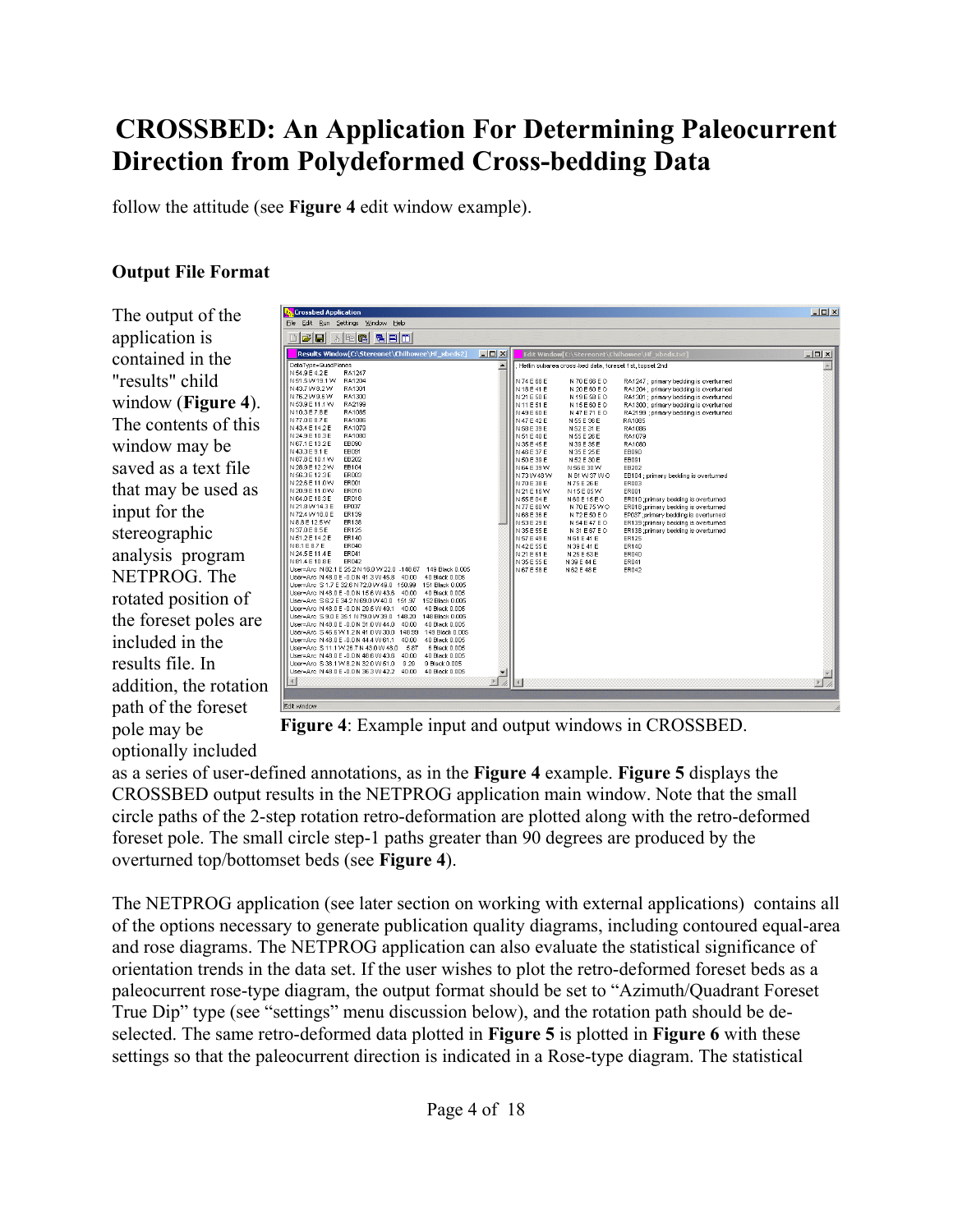least-squares vector fit is also plotted in **Figure 6** indicating a mean paleoslope true dip attitude of 5, S45E.

### **The CROSSBED Menu System**

Configuring and data processing is accomplished through the main menu system of the CROSSBED application. Below is a description of each of the main and submenu items, and how they are used to process data.

### **The File Menu**

The file menu contains dialogs for opening and saving data files. In many cases the input data files may be created in other applications such as spreadsheets and database management systems. A separate discussion with examples of how this may be accomplished is discussed in a later section.

#### **The "Open" Menu Item in the File Menu**

Selecting the menu choice "File" > "Open" allows the user to open an existing data file that is formatted specifically for CROSSBED. Activating this menu option will display a standard "File Open" operating system dialog that will display all files with a ".TXT" extension in the default folder (**Figure 7**). Selecting a text file and then clicking on the "Open" button will load the file into the "Edit" fully functional text editor, therefore, it is possible to type in all





of the data manually into the editor and then save the data to a disk file. It is also possible to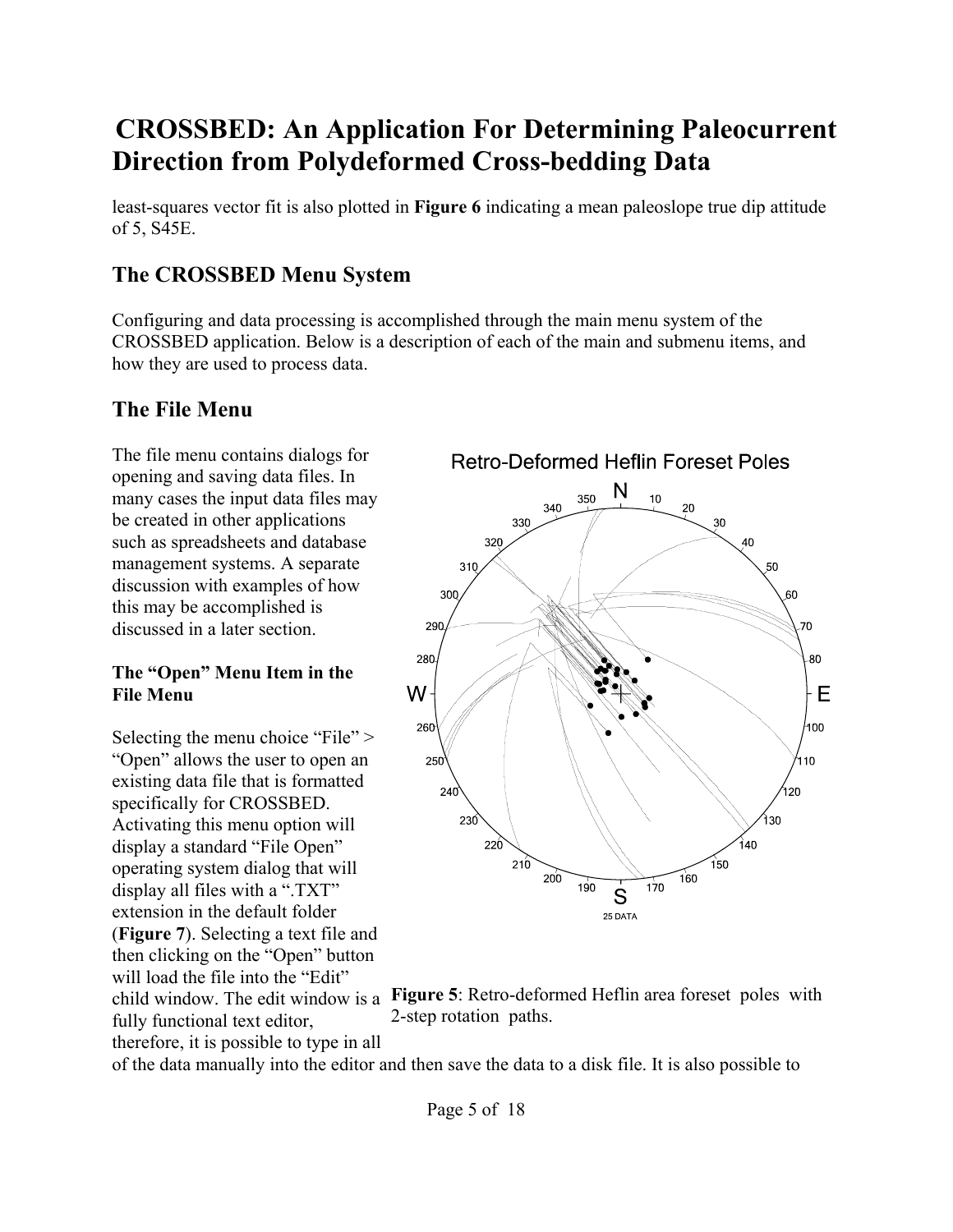open an existing file, and then add new data to the editor window, and then save all of the data to a file. If the file name already exists, the user will be prompted to verify that the file should be over-written.

#### **The "Save" Menu Item in the File Menu**

The "File"  $>$  "Save" option in the main menu is used to save the contents of either the "Edit" or "Results" window to a disk file. When the "Save" option is selected the CROSSBED program detects which of the two child windows has the focus, and then saves the contents of the window to a disk file. If the file name indicated already exists the program will ask if the user wants to overwrite the existing file. The file used in the save operation is added to the child window caption ("Edit" or "Results") inside the square brackets. If the contents of the "Results" window have not been saved the brackets will be empty. If a file name has already been





indicated by the user in a save operation, a subsequent save will re-use the file name. If the user indicates "yes" to overwriting the existing file, the same file will then contain the current contents of the active child window.

#### **The "Save As" Menu Item in the File Menu**

The "Save As" dialog activated from the "File" menu activates the same operating system dialog that the "Save" option activates. See the above discussion of the "Save" option.

#### **The "Exit" Menu Item in the File Menu**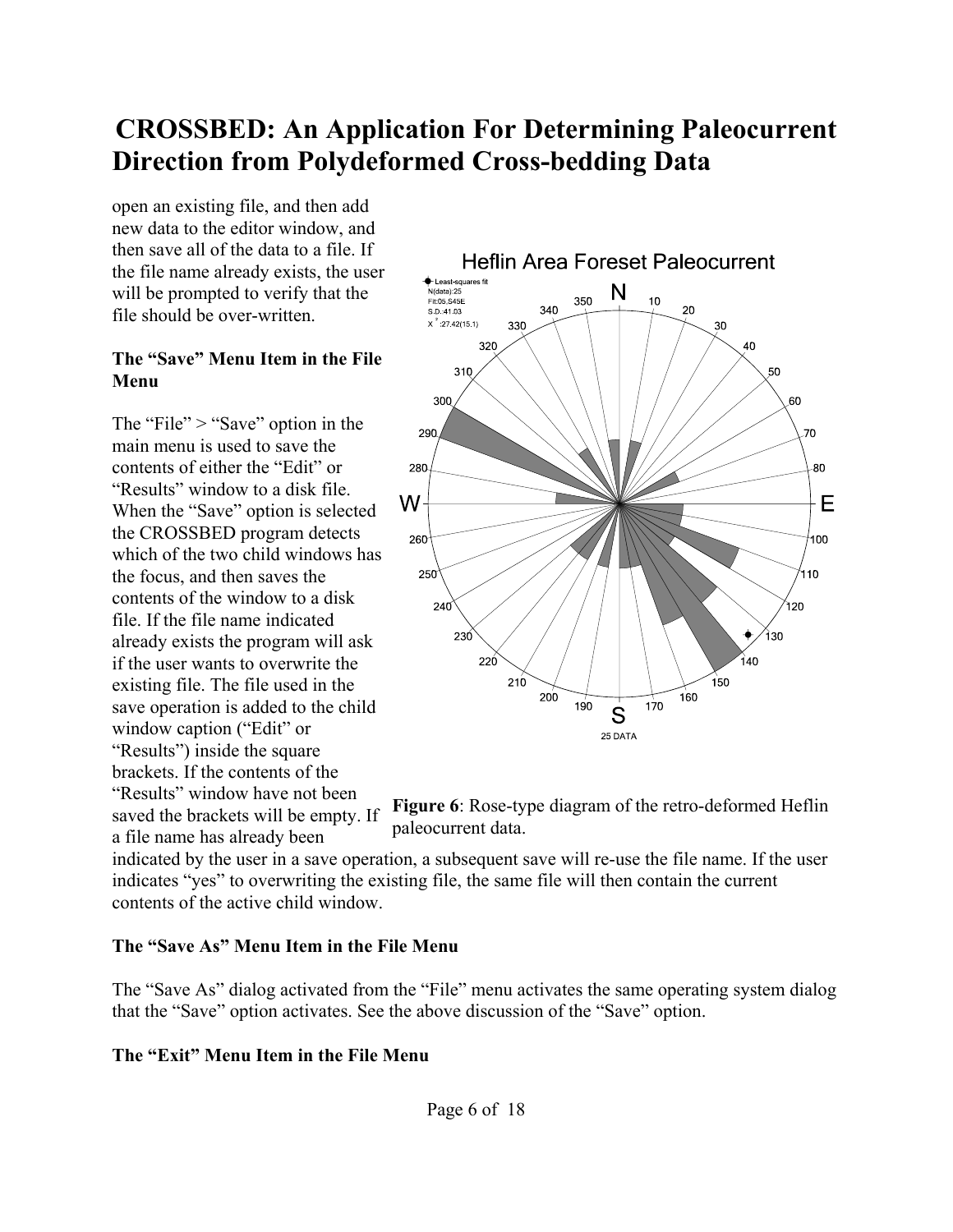The "Exit" option in the main "File" menu will exit the CROSSBED application, abandoning any data contained in the child windows. Make sure that you have saved any newly added data before selecting this option. You can also exit the program by selecting the "X" icon in the upper right corner of the main application window.



#### **The Edit Menu**

**Figure 7**: Dialog opened with the "File" > "Open" option.

The "Edit" main menu is mainly

used to copy and paste text from one window to another, or from one application to another. The paste operation is especially important when "pasting" data from external applications.

Save As

#### **The "Cut" Menu Item in the Edit Menu**

Selecting the CUT menu item under the EDIT menu allows for the deletion of selected text in the currently active editor window. Although the text will disappear from the edit window, it will be copied to the windows clipboard where it may be "pasted" into another Windows application. The  $\le$ DEL $>$  will cause the same effect when text is highlighted.

#### Save in: Chilhowee न ← © o\* ▼ Cc Bedding.txt Inf rose.txt C c paleo.txt Hf xbeds.txt cm\_paleo.txt TalladegaSpgs\_Bed.txt cm xbeds.txt **D** TB paleo.txt ColumbianaMt Bed.txt is paleo.txt CrossbedLog.txt is\_xbeds.txt **If** Bedding.txt **Di** hf\_paleo.txt File name: Hf\_xbeds Save Files (\*.bd)  $\overline{\phantom{a}}$ Cancel Save as type:

 $|?|x|$ 

#### **The "Copy" Menu Item in the Edit Menu**



Selection of the COPY item in the edit menu will cause any selected text to be copied to the Windows system clipboard. The contents of the clipboard can be pasted into other application usually be selecting the applications PASTE item from the applications EDIT menu. Typically this operation is used to copy-and-paste the results of the CROSSBED retro-deformation into another spreadsheet or database application. Highlighting text for copying is most easily accomplished by dragging the pointing device with the left button held down. Holding down the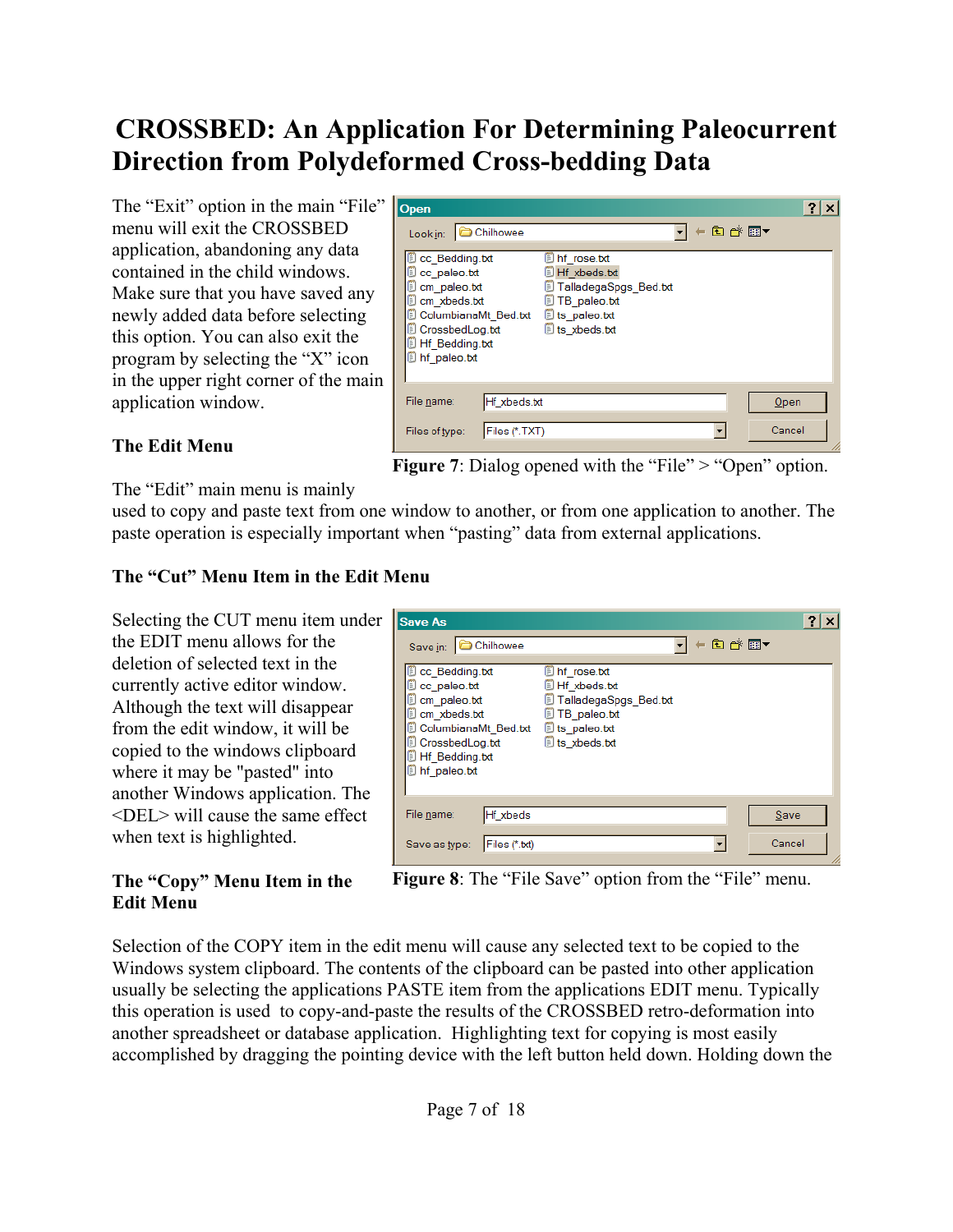shift key while move the pointer with the cursor keys or the mouse will cause the same effect.

### **The "Paste" Menu Item in the Edit Menu**

Selection of the "Paste" item in the "Edit" menu will place the contents of the Windows clipboard text into the currently active child window (edit or results). The active window that has the focus will have a title bar background with the default windows background color. The inactive window's title bar will have a gray background color. Usually, the paste item will be used to paste data from another application into the edit window. For example, a data query may be used in Access to produce a CROSSBED compatible input file, and then copied to the clipboard. The "Paste" menu would then be used in CROSSBED in the Edit window to paste the results into the window. The shift+insert key combination is a shortcut for the paste-fromclipboard command (this is true in any windows program).

#### **The "Clear" Menu Item in the Edit Menu**

Selection of the "Clear" menu item in the "Edit" menu will delete all text in the currently active window. This command is normally selected to either clear the results window in preparation for processing another data set, or to begin a new data set in the edit window.

### **The "Run" Menu**

The "Run" menu is chosen when data has been entered or loaded into the "Edit" window and all settings for data format have been set. The only item on this menu is the "Process data" item that processes the retro-deformation and lists the results in the "Results" window.

### **The "Process Data" Menu Item in the Edit Menu**

If you select the "Process Data" command under the "Run" menu CROSSBED will begin to scan the contents of the current edit window and process the data while writing output results to the "Results" window. The output in the results window is fully formatted for the NETPROG application, therefore, you can and should save it to a disk file immediately after creating it. The results window is a functional text editor window, so you may modify the results window to suit your purpose. A log file named "CrossbedLog.txt" is created concurrently with the output in the results window. It will contain a record of each processed data pair, including the rotation axes and amounts used in the retro-deformation steps. Note that all of the above files created by CROSSBED are ASCII text files that can be viewed and edited by virtually any text editor including the "Notepad" editor that comes with Windows.

#### **The Settings Menu**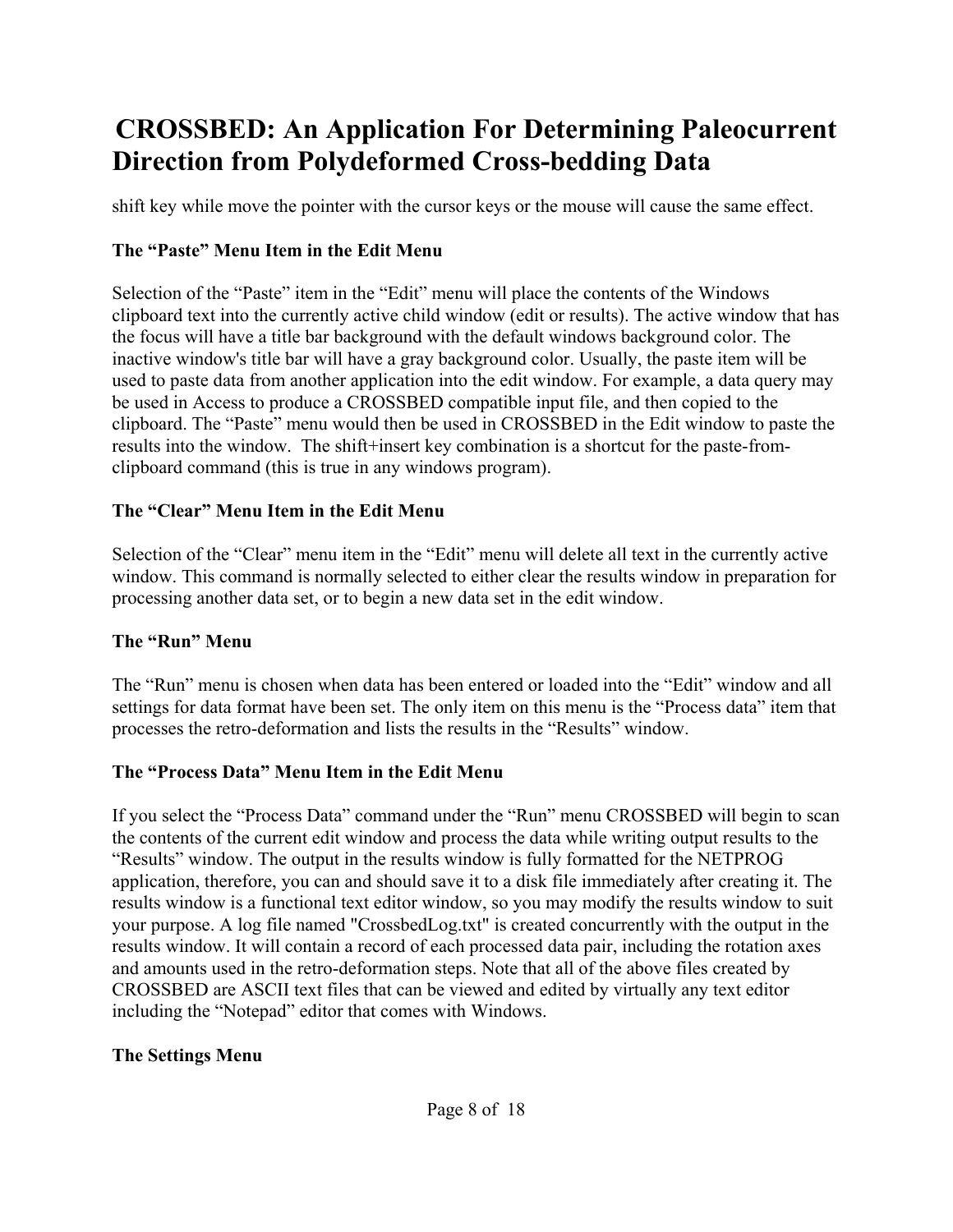The items in the "Settings" menu determine the input and output data format, and the reference regional sheet tangent layer attitude (see **Figure 1**).

#### **The "Regional Attitude" Menu Item in the Settings Menu**

vector of the regional tangent sheet layer. Figure 9 Figure 9: The Regional Attitude dialog The "Regional Attitude" item in the Settings Menu determines the attitude of the tangent sheet layer attitude. This is the layer that the top/bottomset bedding is rotated to co-planar orientation in the 1<sup>st</sup>-step rotation. The regional attitude should be determined by statistically analyzing the folded bedding to determine the best-fit cylindrical fold hinge. The fold hinge will then be the true-dip displays the dialog window activated by choosing the "Regional Attitude" menu item. The regional

| N 48 E 40 E                                        |
|----------------------------------------------------|
| Select the regional attitude format:<br>QuadPlanes |
|                                                    |
| <b>Rotation Type</b><br>C Complex (2-step)         |
| C Simple (1-step)                                  |
|                                                    |

window.

attitude may be entered in several different planar attitude formats indicated in the list box in the right side of the window:

| Format Keyword | Description                                    |  |  |  |  |
|----------------|------------------------------------------------|--|--|--|--|
| QuadPlanes     | Quadrant planar attitude format: N 45 E 30 E   |  |  |  |  |
| AzPlanes       | Azimuth planar attitude format: 045 30 E       |  |  |  |  |
| DipAzimuth     | Dip azimuth, dip angle first: 30 135           |  |  |  |  |
|                | (Note: all of the above are equivalent planar) |  |  |  |  |
|                | attitudes.)                                    |  |  |  |  |

When entering an attitude in the upper right edit box make sure that the attitude format matches the format settings in the format list box. All elements of the attitude should be separated by at least one blank. For the dip quadrant direction use only an "E" or "W". Do not use an "N" or an "S" even if the dip direction is due north or south. In cases where the true dip direction is due north or south use the following rule:

If the strike is N 90 E and the true dip is 30 south: N 90 E 30 E if the strike is N 90 E and the true dip is 30 north: N 90 E 30 W

The "Rotation Type" radio buttons in the lower right of the of the dialog window control the type of rotation- either a complex 2-step or a simple 1-step process. The 2-step process rotates the top/bottomset and paired foreset so that the top/bottomset attitude is co-planar to the regional tangent sheet layer attitude. The regional tangent layer is then rotated about its strike line to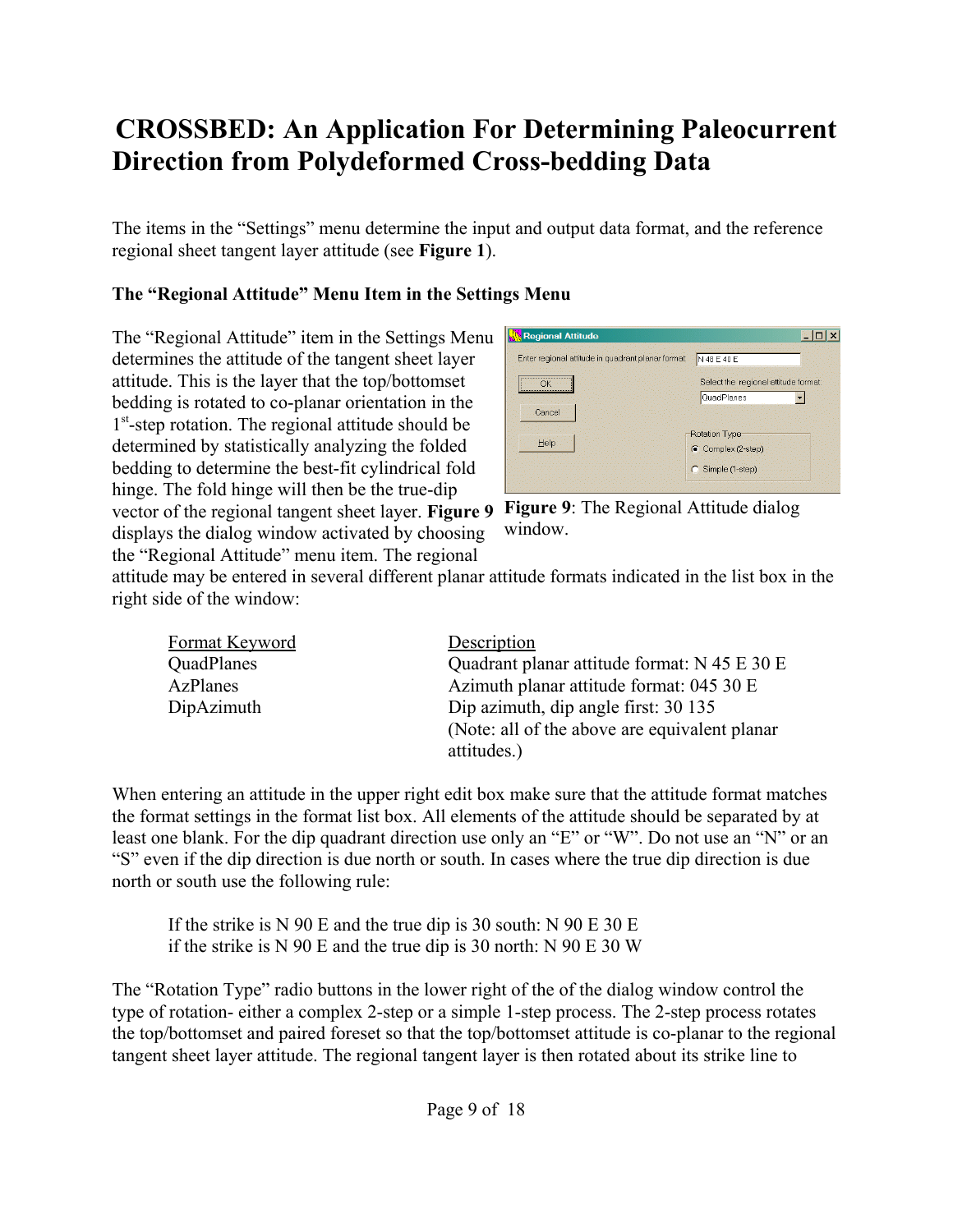remove the dip, moving the foreset beds to their depositional attitude. In the 1-step simple rotation the top/bottomsets with paired foresets are simply rotated to be co-planar with the regional tangent sheet layer.

### **The "Input Format" Menu Item in the Settings Menu**

The "Input Format" menu item dialog sets the format of the input data in the edit window. The default is quadrant planar for both the foreset and top/bottomset columns (columns 1 and 2 respectively), however either column may be entered as azimuth planar or dip azimuth attitude format. See the above discussion on the attitude format options for the regional

| <b>Data Format</b>                                                                           | L.                                                                                                 |
|----------------------------------------------------------------------------------------------|----------------------------------------------------------------------------------------------------|
| Foreset Format <sup>.</sup><br><b>G</b> Quadrant Planar<br>C Azimuth Planar<br>C Dip Azimuth | -Top/Bottomset Group <sup>.</sup><br><b>6</b> Quadrant Planar<br>C Azimuth Planar<br>C Dip Azimuth |
| Cancel                                                                                       | Help                                                                                               |

tangent sheet layer for a description Figure 10: Input format dialog window. of the various formats. In **Figure 10**

the layout of the dialog is displayed with the possible options. **Figure 4** displays an example of input data from the Heflin, AL, area in quadrant planar format. Note that in the 2<sup>nd</sup> top/bottomset column that overturned beds are indicated with a following "O" after the dip quadrant direction indicator.

### **The "Output Format" Menu Item in the Settings Menu**

The "Output Format" menu item is used to set the output format for the results window. The possible output formats for the retro-deformed foreset beds are described below:

| Format                                 | Description                                |
|----------------------------------------|--------------------------------------------|
| Quadrant Planar Attitude of Foreset    | Quadrant planar attitude of retro-deformed |
|                                        | foreset (ex. $N$ 30 E 17 E)                |
| Azimuth Planar Attitude of Foreset     | Azimuth planar attitude of retro-defromed  |
|                                        | foreset (ex. 030 17 E)                     |
| Dip azimuth Planar Attitude of Foreset | Dip azimuth planar attitude of retro-      |
|                                        | deformed foreset (ex. 17 150)              |
| Azimuth Linear Pole to Foreset         | Azimuth linear attitude of retro-deformed  |
|                                        | foreset pole.                              |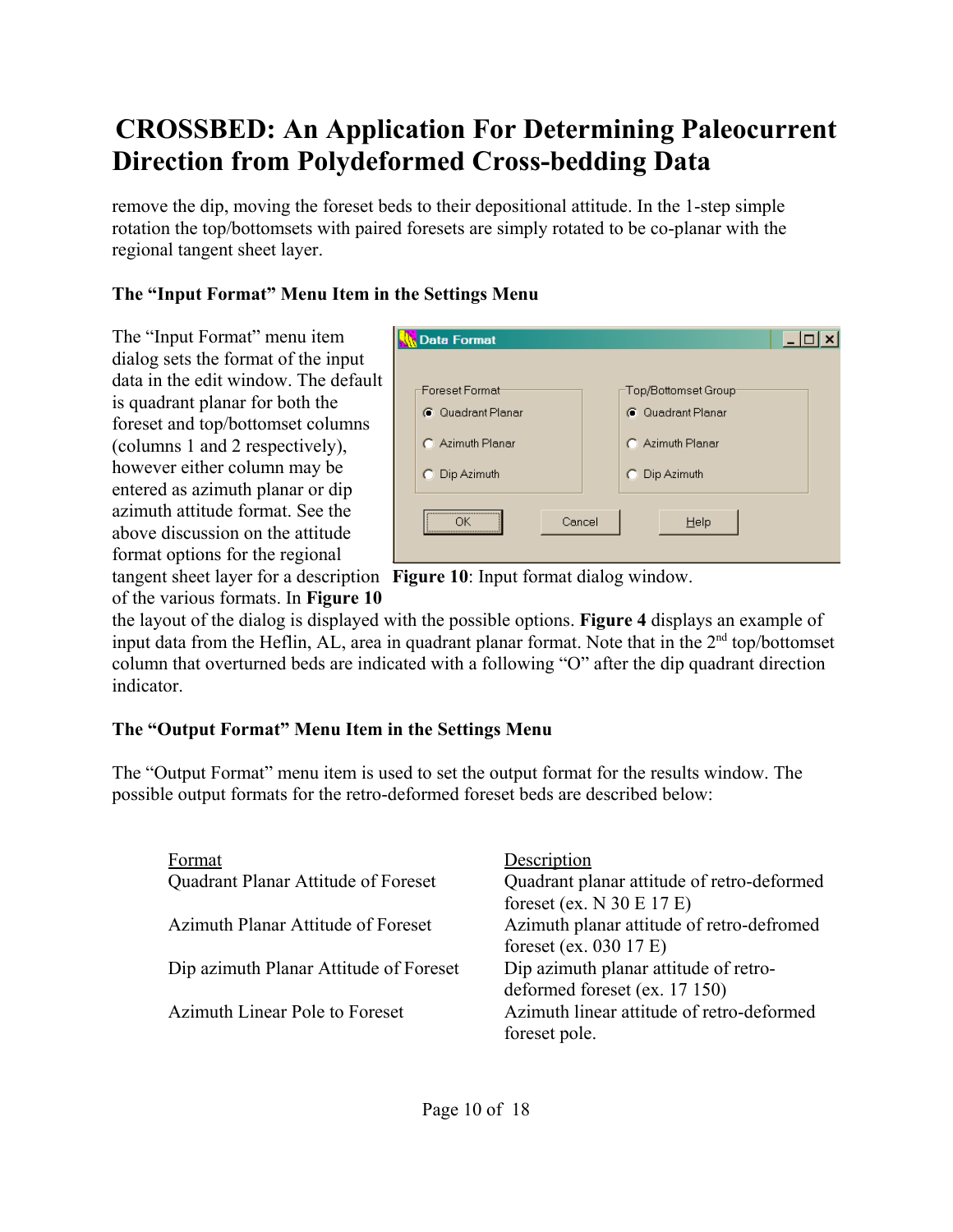The first 3 options generate output in the results window in quadrant planar, azimuth planar, or dip azimuth attitudes. When this data is processed by NETPROG the planar attitudes are usually plotted as poles. If the "plot rotation paths" option is "on", the retro-deformation paths of the foreset poles are plotted as a series of small circle paths. Because the retro-deformed position of the foreset poles are plotted as symbols, the resulting NETPROG plot can be interpreted in terms of the retrodeformation path. **Figure 5** is an example of this type of plot. Note that in this diagram the small circle paths greater than 90 degrees are overturned beds.

The Quadrant Linear Pole and Azimuth

linear "Pole" attitudes. The main use of

Quadrant Linear Pole to Foreset Quadrant linear attitude of retro-deformed foreset pole.

Quadrant Linear Foreset True Dip Quadrant linear attitude of retro-deformed foreset true dip.

Azimuth Linear Foreset True Dip Azimuth linear attitude of retro-deformed foreset true dip.



Linear Pole options will write the results as Figure 11: Output format dialog window.

these options would be to simply convert the retro-deformed planar foresets to a linear pole attitude.

The last 2 options produce linear attitudes of the true dip vector of the retro-deformed foreset beds. The main use of these options is to convert the retro-deformed foreset to a paleocurrent direction. Choosing one of these options allows the results window to be used in NETPROG as a Rose-type diagram. **Figure 6** is an example using the Heflin area data.

The "Plot rotation paths" check box in the lower left portion of the dialog window controls whether or not the retro-deformation path is included in the results window as annotations. If the user wishes to evaluate the retro-deformation paths of the foresets, this option should be checked. If the results window contains foreset true dip paleocurrent direction data (i.e. the last 2 output formats) this option should be unchecked.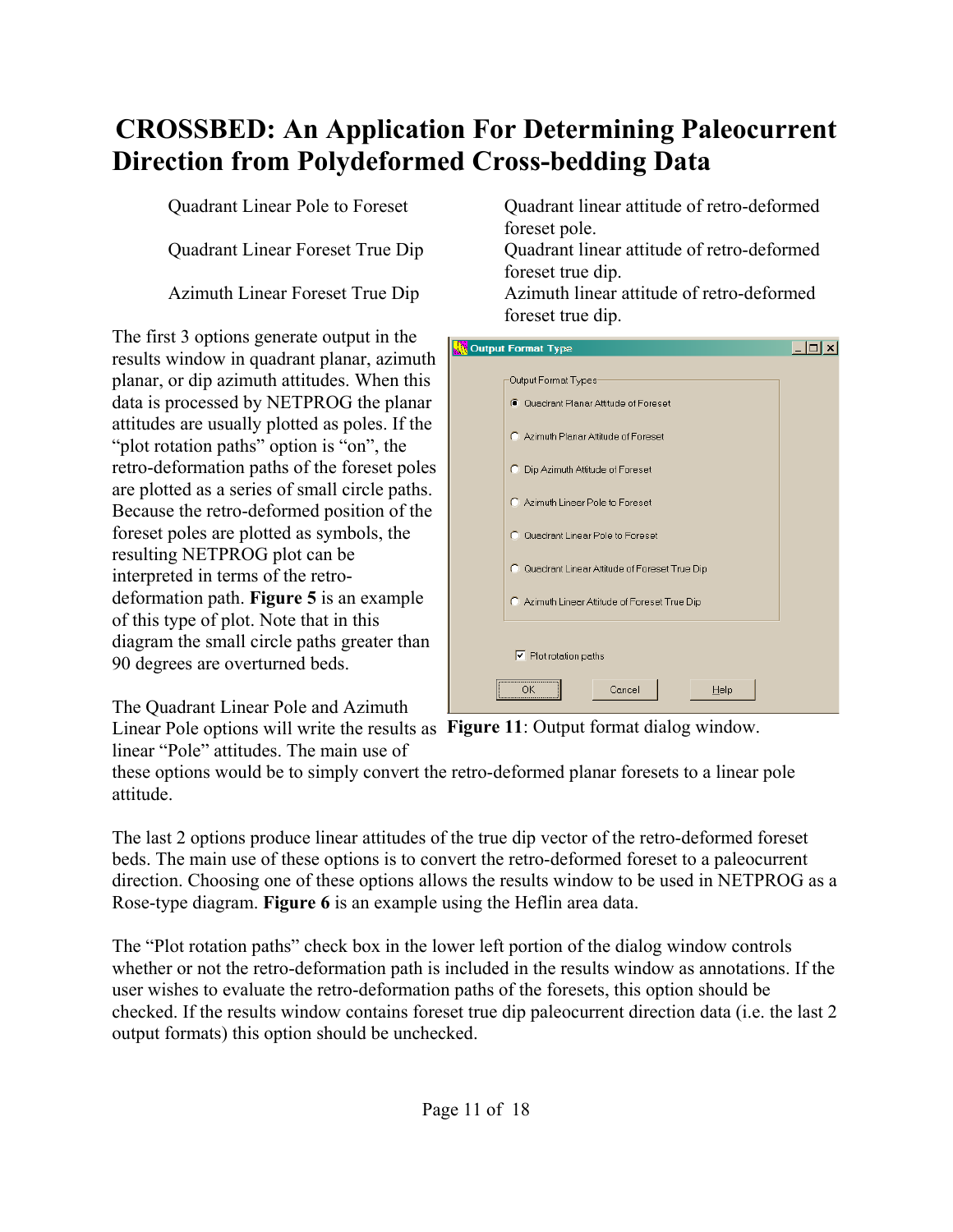#### **The Window Menu**

The "Window" menu contains options that control the display of the edit and results child windows of the main CROSSBED application window.

#### **The "Cascade" Menu Item in the Window Menu**

Selecting the "Cascade" windows option in the "Window" menu will cause both child windows to be displayed so that both child window captions are visible, and the window with the focus is in the foreground.

#### **The "Tile Horizontally" Menu Item in the Window Menu**

The "Tile Horizontally" option will cause both child windows to be sized to take up exactly half of the area of the CROSSBED application window. The dividing line between the two child windows runs horizontally midway through the CROSSBED application window.

#### **The "Tile Vertically" Menu Item in the Window Menu**

The "Tile Vertically" menu option in the "Windows" menu operates in the same way as the above "Tile Horizontally" option except that the dividing line runs vertically midway through the CROSSBED application window area.

#### **The "Minimize All" Menu item in the Windows Menu**

The "Minimize All" menu option in the "Windows" menu will cause both of the edit and results child windows to become minimized as icons and re-located to the lower left portion of the CROSSBED application window.

### **The Help Menu**

The "Help" menu contains links to the CROSSBED help system that consists of a PDF file with bookmarks to specific help topics related to CROSSBED. The menu also contains the "About" and "How to Use Help" dialog windows.

### **The "How to Use Help" Menu Item in the Help Menu**

Selecting the menu item will display a dialog window containing directions on how to effectively use the Adobe PDF reader to open and read the CROSSBED help document.

### **The "Help File" Menu Item in the Help Menu**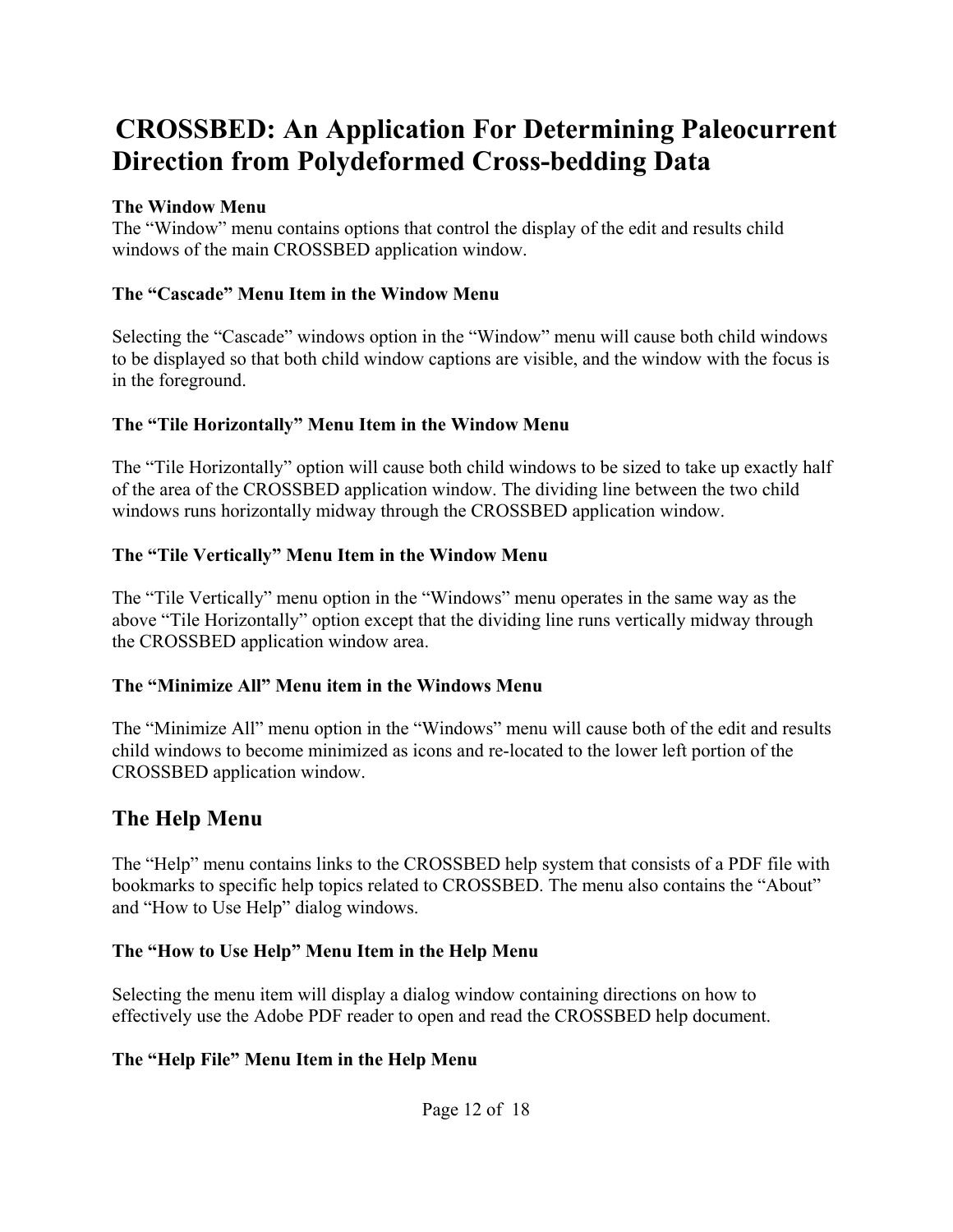Selecting the "Help File" menu item in the "Help" menu will activate the Adobe PDF reader to load "Crossbed\_Help.pdf" file located at the URL or disk file path indicated in the "Crossbed.ini" file.

### **The "About" Menu Item in the Help Menu**

The "About" menu item displays a dialog window containing version information for the CROSSBED application, and an e-mail address for the author. Use this to contact the author of the program.

### **CROSSBED Input Data File Format**

Input data for CROSSBED should be loaded or typed into the "Edit" window. The data should consist of 2 planar attitudes and an optional sample I.D. label for each line. The foreset attitude should be first, followed by the top/bottomset. If the top/bottomset bedding is overturned an "O" should follow that attitude. Any text to the right of a semi-colon (;) is treated as a comment. Blank lines are ignored by CROSSBED.

| ; Bulls Gap crossbed data |  |             |  |  |             |  |  |              |
|---------------------------|--|-------------|--|--|-------------|--|--|--------------|
|                           |  | N 67 E 42 E |  |  | N 75 E 34 E |  |  | NT617        |
|                           |  | N 15 E 45 E |  |  | N 40 E 46 E |  |  | NT617        |
|                           |  | N 30 E 45 E |  |  | N 75 E 40 E |  |  | NT619        |
|                           |  | N 45 E 43 E |  |  | N 55 E 28 E |  |  | NT620        |
|                           |  | N 2 E 16 E  |  |  | N 30 E 23 E |  |  | NT623        |
|                           |  | N 72 W 28 W |  |  | N 72 E 29 E |  |  | NT625        |
|                           |  | N 82 E 39 E |  |  | N 67 E 34 E |  |  | NT625        |
|                           |  | N 39 E 35 E |  |  | N 67 E 24 E |  |  | NT628        |
|                           |  | N 47 E 22 E |  |  | N 15 E 20 E |  |  | <b>NT630</b> |

Although the above example data are aligned in columns this is not necessary as long as elements of both attitudes are separated by at least one blank. The above data are in quadrant planar format, however, Azimuth planar and dip azimuth formats are also supported.

### **CROSSBED Output Data File Format**

The output results of the CROSSBED program is displayed in the "Results" child window. If this window has the focus, and the "File" > "Save" or "File" > "Save As" menu item is selected, the results are saved to a text file that can be used as input for the stereonet analysis and plotting application NETPROG. Using the above input data example (Bulls Gap) with a regional tangent sheet attitude of N30E, 35 SE would produce the following results: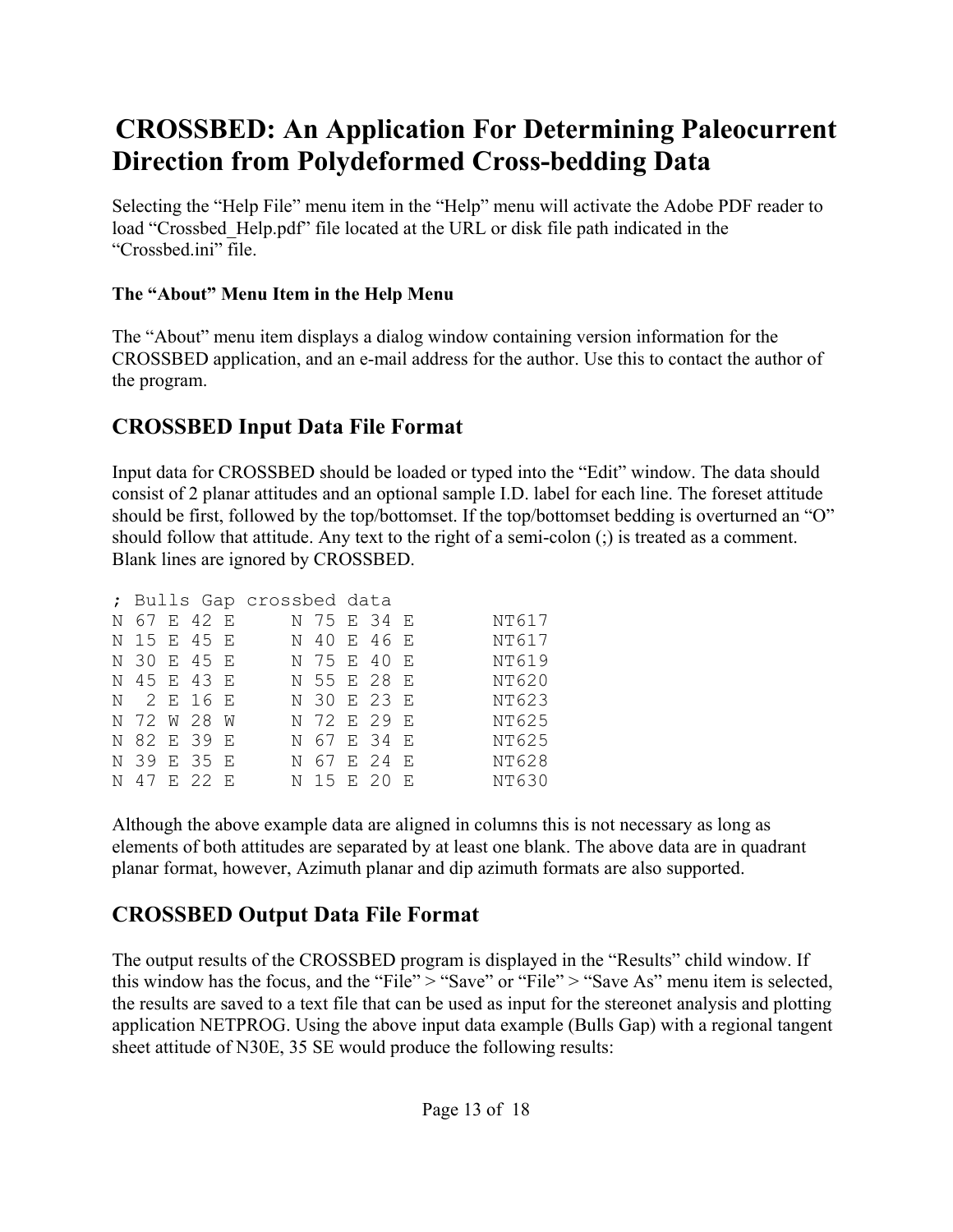```
DataType=QuadPlanes
N 32.9 E 9.4 E NT617
N 64.3 W 17.8 E NT617
N 31.7 W 30.3 E NT619
N 26.1 E 16.0 E NT620
N 70.5 E 11.5 W NT623
N 4.7 W 17.0 W NT625
N 52.2 W 10.2 W NT625
N 1.7 W 17.4 E NT628
N 68.1 W 11.5 W NT630
User=Arc S 34.9 E 32.4 N 23.0 W 48.0 25.05 25 Black 0.005
User=Arc N 30.0 E -0.0 N 59.3 W 45.6 35.00 35 Black 0.005<br>User=Arc N 59.4 E 19.0 N 75.0 W 45.0 12.75 13 Black 0.005
User=Arc N 59.4 E 19.0 N 75.0 W 45.0 12.75 13 Black 0.005
User=Arc N 30.0 E -0.0 S 90.0 W 52.5 35.00 35 Black 0.005
User=Arc S 49.8 E 34.6 N 60.0 W 45.0 27.35 27 Black 0.005
User=Arc N 30.0 E -0.0 S 87.2 W 34.7 35.00 35 Black 0.005
User=Arc S 15.8 E 26.7 N 45.0 W 47.0 14.69 15 Black 0.005
User=Arc N 30.0 E -0.0 N 61.4 W 39.0 35.00 35 Black 0.005
User=Arc N 30.0 E -0.0 N 88.0 W 74.0 -12.00 12 Black 0.005
User=Arc N 30.0 E -0.0 N 76.5 W 62.8 35.00 35 Black 0.005
User=Arc S 22.1 E 28.9 N 18.0 E 62.0 22.62 23 Black 0.005
User=Arc N 30.0 E -0.0 N 34.7 W 67.1 35.00 35 Black 0.005
User=Arc S 38.3 E 33.0 N 8.0 W 51.0 20.73 21 Black 0.005
User=Arc N 30.0 E -0.0 N 42.2 W 55.1 35.00 35 Black 0.005
User=Arc S 7.9 E 23.3 N 51.0 W 55.0 20.83 21 Black 0.005
User=Arc N 30.0 E -0.0 N 71.7 W 39.5 35.00 35 Black 0.005
User=Arc N 45.1 E 10.4 N 43.0 W 68.0 -16.41 16 Black 0.005<br>User=Arc N 30.0 E -0.0 N 41.4 W 51.9 35.00 35 Black 0.005
User=Arc N 30.0 E -0.0 N 41.4 W 51.9
```
The above output file contains the retro-deformed attitude of the foreset beds listed in the above input file in lines 2-10. The first line contains a data type command that would be used by the stereographic analysis application NETPROG if the file were used as an input file for that application. The lines 11-28 contain a series of user-defined annotation commands for NETPROG that display the foreset pole small-circle arc paths of the retro-deformation process. These would be plotted on the diagram as in the **Figure 5** example. Note that there are 2 small circle arc paths for each data for the complex 2-step retro-deformation process. The format of the small circle arc command:

user = Arc {attitude of rotation axis} {attitude of start of arc} {rotation angle in degrees} {rotation steps} {color} {arc line width in inches}

The sense of the rotation is counter-clockwise for positive angles as viewed in the down-plunge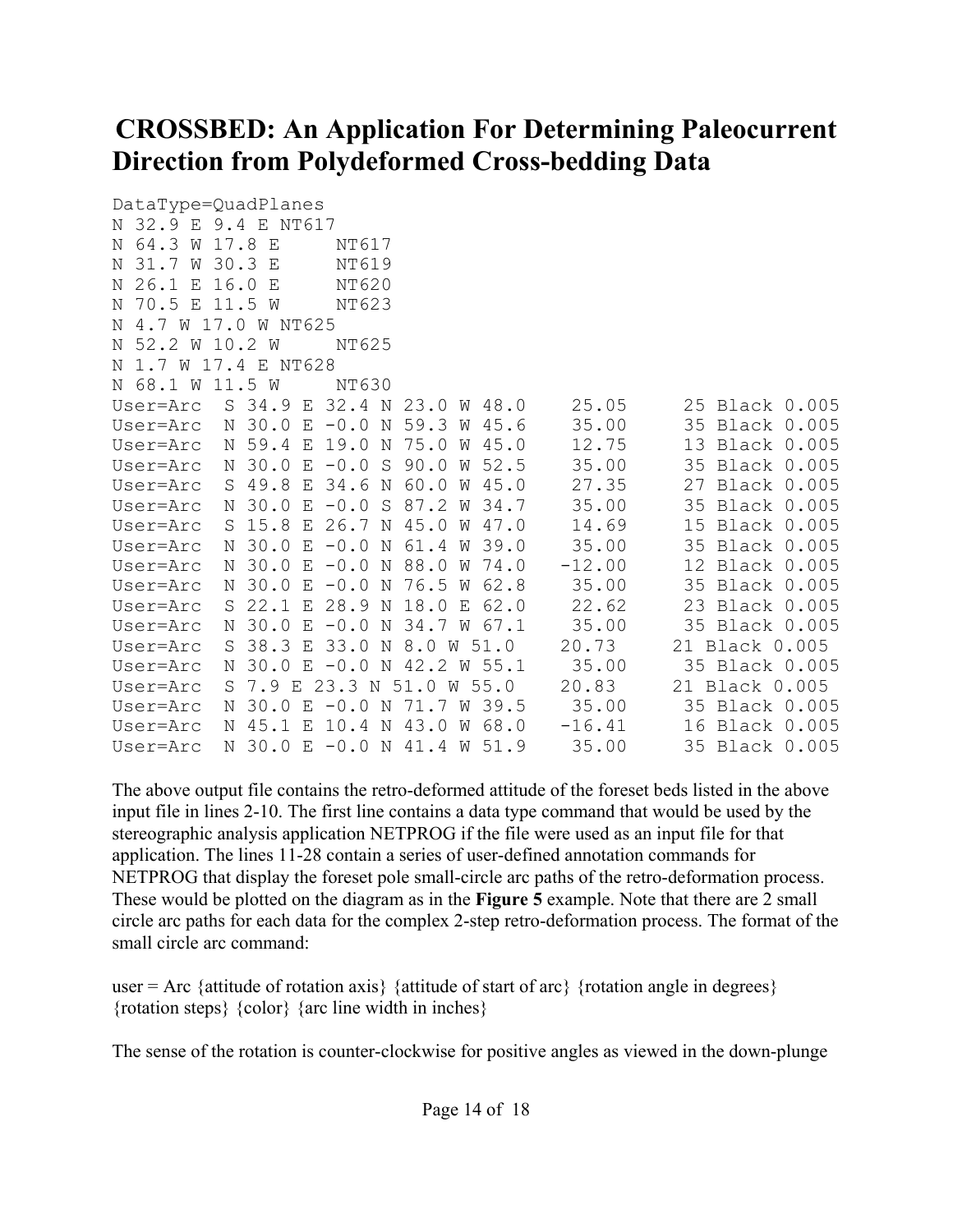direction of the rotation axis. The format of the small circle are command is explained in detail in the NETPROG application help file.

### **CROSSBED Log File**

Each time the "Run" > "Process Data" menu item is selected to retro-deform the data in the "Edit" window the results of the retro-deformation process used to bring the foreset attitudes to their original depositional attitude is written to a text "log" file named "CrossbedLog.txt". This file is useful for documenting the details of the retro-deformation process used by CROSSBED. The below log file was produced by CROSSBED during the 2-step retro-deformation of the above Bulls Gap data set:

```
------------ Complex 2-step rotation ----------------
Sample I.D.=NT617
1st rotation angle alpha= 25.05
Rotation axis=145.1 32.4
Foreset pole start attitude=337.0 48.0
Foreset pole 1st rotation attitude=300.7 45.6
2nd rotation angle gamma= 35.00
2nd rotation axis attitude=30.0 0.0
Foreset pole 2nd rotation attitude=302.9 80.6
Foreset paleocurrent (down-dip) attitude=9.38 122.85
------------ Complex 2-step rotation ----------------
Sample I.D.=NT617
1st rotation angle alpha= 12.75
Rotation axis=59.4 19.0
Foreset pole start attitude=285.0 45.0
Foreset pole 1st rotation attitude=270.0 52.5
2nd rotation angle gamma= 35.00
2nd rotation axis attitude=30.0 0.0
Foreset pole 2nd rotation attitude=205.7 72.2
Foreset paleocurrent (down-dip) attitude=17.79 25.66
------------ Complex 2-step rotation ----------------
Sample I.D.=NT619
1st rotation angle alpha= 27.35
Rotation axis=130.2 34.6
Foreset pole start attitude=300.0 45.0
Foreset pole 1st rotation attitude=267.2 34.7
2nd rotation angle gamma= 35.00
2nd rotation axis attitude=30.0 0.0
Foreset pole 2nd rotation attitude=238.3 59.7
Foreset paleocurrent (down-dip) attitude=30.34 58.28
```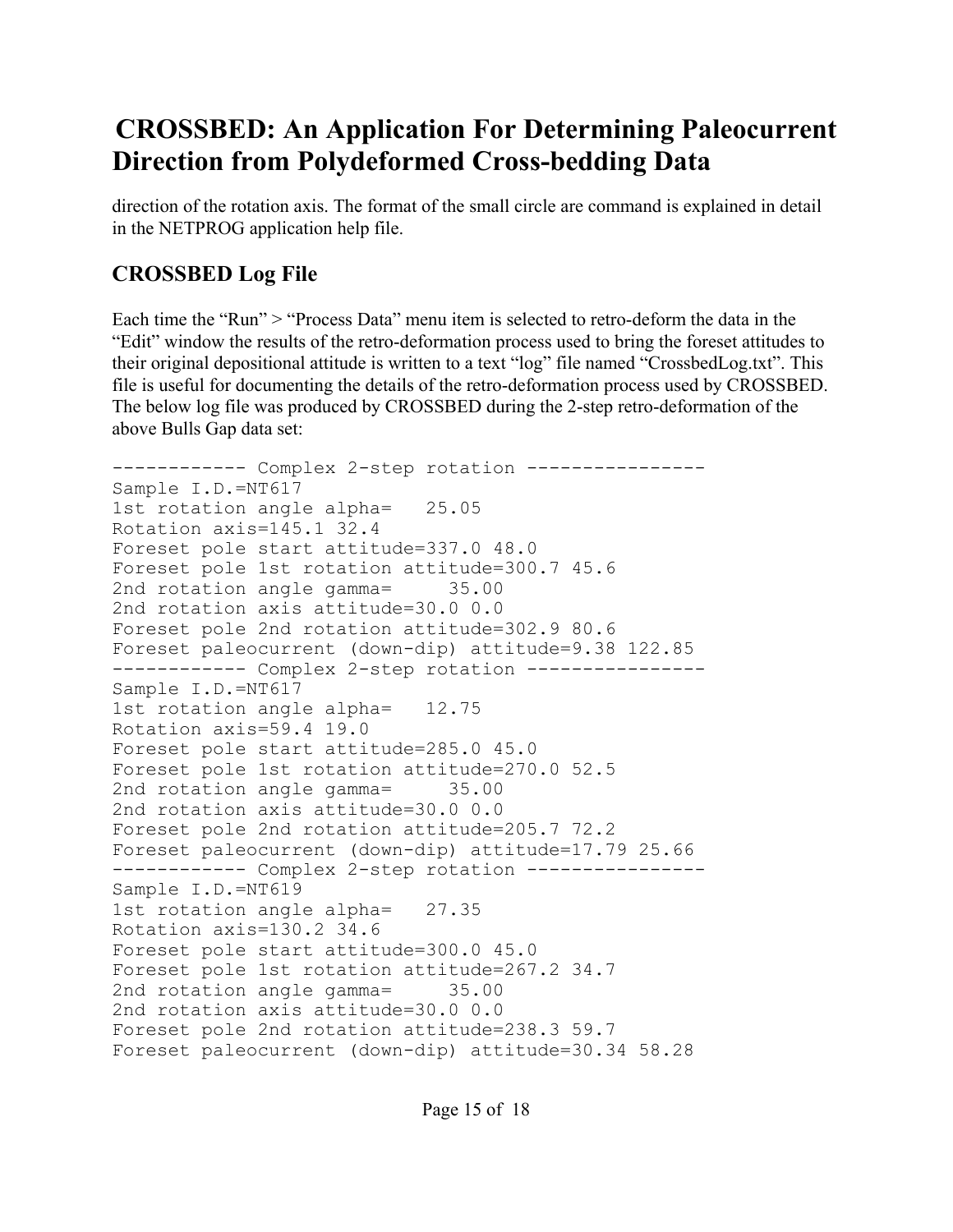```
------------ Complex 2-step rotation ----------------
Sample I.D.=NT620
1st rotation angle alpha= 14.69
Rotation axis=164.2 26.7
Foreset pole start attitude=315.0 47.0
Foreset pole 1st rotation attitude=298.6 39.0
2nd rotation angle gamma= 35.00
2nd rotation axis attitude=30.0 0.0
Foreset pole 2nd rotation attitude=296.1 74.0
Foreset paleocurrent (down-dip) attitude=16.04 116.07
------------ Complex 2-step rotation ----------------
Sample I.D.=NT623
1st rotation angle alpha= -12.00
Rotation axis=30.0 0.0
Foreset pole start attitude=272.0 74.0
Foreset pole 1st rotation attitude=283.5 62.8
2nd rotation angle gamma= 35.00
2nd rotation axis attitude=30.0 0.0
Foreset pole 2nd rotation attitude=160.5 78.5
Foreset paleocurrent (down-dip) attitude=11.50 340.49
------------ Complex 2-step rotation ----------------
Sample I.D.=NT625
1st rotation angle alpha= 22.62
Rotation axis=157.9 28.9
Foreset pole start attitude=18.0 62.0
Foreset pole 1st rotation attitude=325.3 67.1
2nd rotation angle gamma= 35.00
2nd rotation axis attitude=30.0 0.0
Foreset pole 2nd rotation attitude=85.3 73.0
Foreset paleocurrent (down-dip) attitude=16.99 265.27
------------ Complex 2-step rotation ----------------
Sample I.D.=NT625
1st rotation angle alpha= 20.73
Rotation axis=141.7 33.0
Foreset pole start attitude=352.0 51.0
Foreset pole 1st rotation attitude=317.8 55.1
2nd rotation angle gamma= 35.00
2nd rotation axis attitude=30.0 0.0
Foreset pole 2nd rotation attitude=37.8 79.8
Foreset paleocurrent (down-dip) attitude=10.20 217.76
------------ Complex 2-step rotation ----------------
Sample I.D.=NT628
1st rotation angle alpha= 20.83
Rotation axis=172.1 23.3
```
Page 16 of 18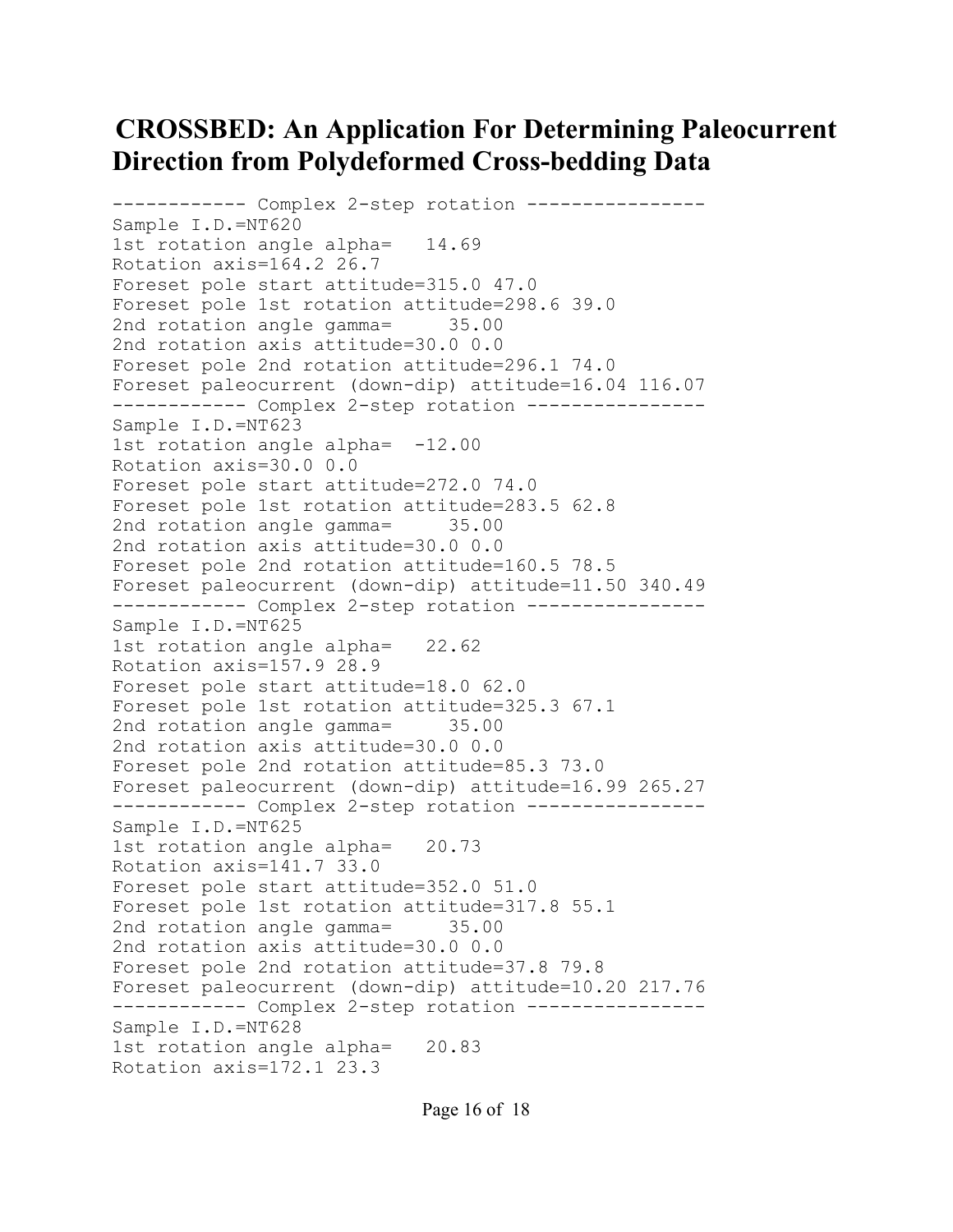```
Foreset pole start attitude=309.0 55.0
Foreset pole 1st rotation attitude=288.3 39.5
2nd rotation angle gamma= 35.00
2nd rotation axis attitude=30.0 0.0
Foreset pole 2nd rotation attitude=268.3 72.6
Foreset paleocurrent (down-dip) attitude=17.38 88.29
------------ Complex 2-step rotation ----------------
Sample I.D.=NT630
1st rotation angle alpha= -16.41
Rotation axis=45.1 10.4
Foreset pole start attitude=317.0 68.0
Foreset pole 1st rotation attitude=318.6 51.9
2nd rotation angle gamma= 35.00
2nd rotation axis attitude=30.0 0.0
Foreset pole 2nd rotation attitude=21.9 78.5
Foreset paleocurrent (down-dip) attitude=11.50 201.91
```